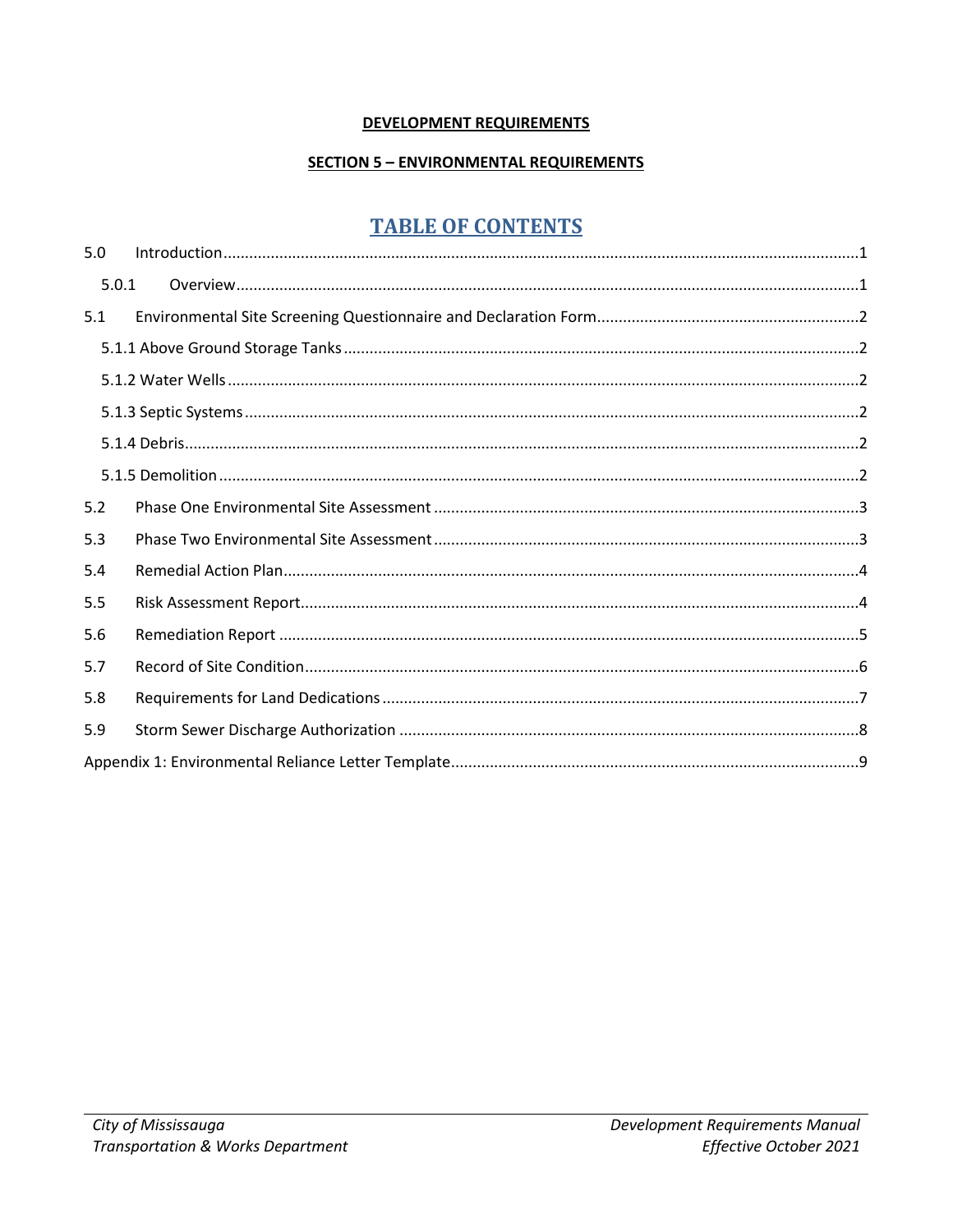# **Environmental Requirements for Development Applications**

## <span id="page-1-0"></span>**5.0 Introduction**

The following are the City's environmental requirements for all applications. Under the City's Corporate Policy and Procedure entitled, "Applications for Development of Contaminated or Potentially Contaminated Sites" (Policy No. 09-08-02, or as amended), the City reviews all development applications for potential contamination of the site and requires that sites comply with Provincial environmental regulations and guidelines prior to development proceeding and prior to conveyance of any land dedications.

### <span id="page-1-1"></span>**5.0.1 Overview**

The City's environmental requirements apply to the following types of applications:

- Official Plan Amendments;
- Rezoning:
- Draft Plan of Subdivision;
- Site Plan *(only with land dedications to City)*;
- Minor Variances;
- Consents;
- Building/Occupancy Permits *(where there is a change in use to a more sensitive use)*.

The onus is on the proponent of the development to ensure that there is either no contamination on the site and has not migrated onto adjacent properties; or that the contamination is not causing, or is not likely to cause, and adverse effect. The City will require specific environmental information and reporting, prior to final approval of development applications, to ensure that potential contamination is identified and will be addressed appropriately in accordance with applicable law and guidelines.

It is strongly recommended that applicants seek contact with Environmental Site Management and Compliance staff (under the Environmental Services Section) as early as possible to screen the proposed new land use to assess whether or not environmental reports (as further described below) and potentially a Record of Site Condition may be required, in accordance with Ontario Regulation (O. Reg.) 153/04 (as may be amended from time to time). The process involved in filing a Record of Site Condition with the provincial Ministry of the Environment, Conservation and Parks ("MECP") may require a minimum of several months and potentially over 1-2 years to complete and can involve significant costs to complete the necessary supporting studies. The costs and timing required to complete the necessary environmental studies and remedial actions should be taken into consideration prior to submission of a development application, including zoning certificates.

For more information on Records of Site Condition and related environmental report requirements, please refer to the MECP website page on Brownfields Redevelopment: [https://www.ontario.ca/page/brownfields](https://www.ontario.ca/page/brownfields-redevelopment)[redevelopment.](https://www.ontario.ca/page/brownfields-redevelopment) *[NOTE: The provincial environmental regulations may change over time and it should be noted that the environmental requirements in this manual may not have been updated to reflect the most recent regulation changes. It is the applicant's responsibility to ensure compliance with all current applicable law.]*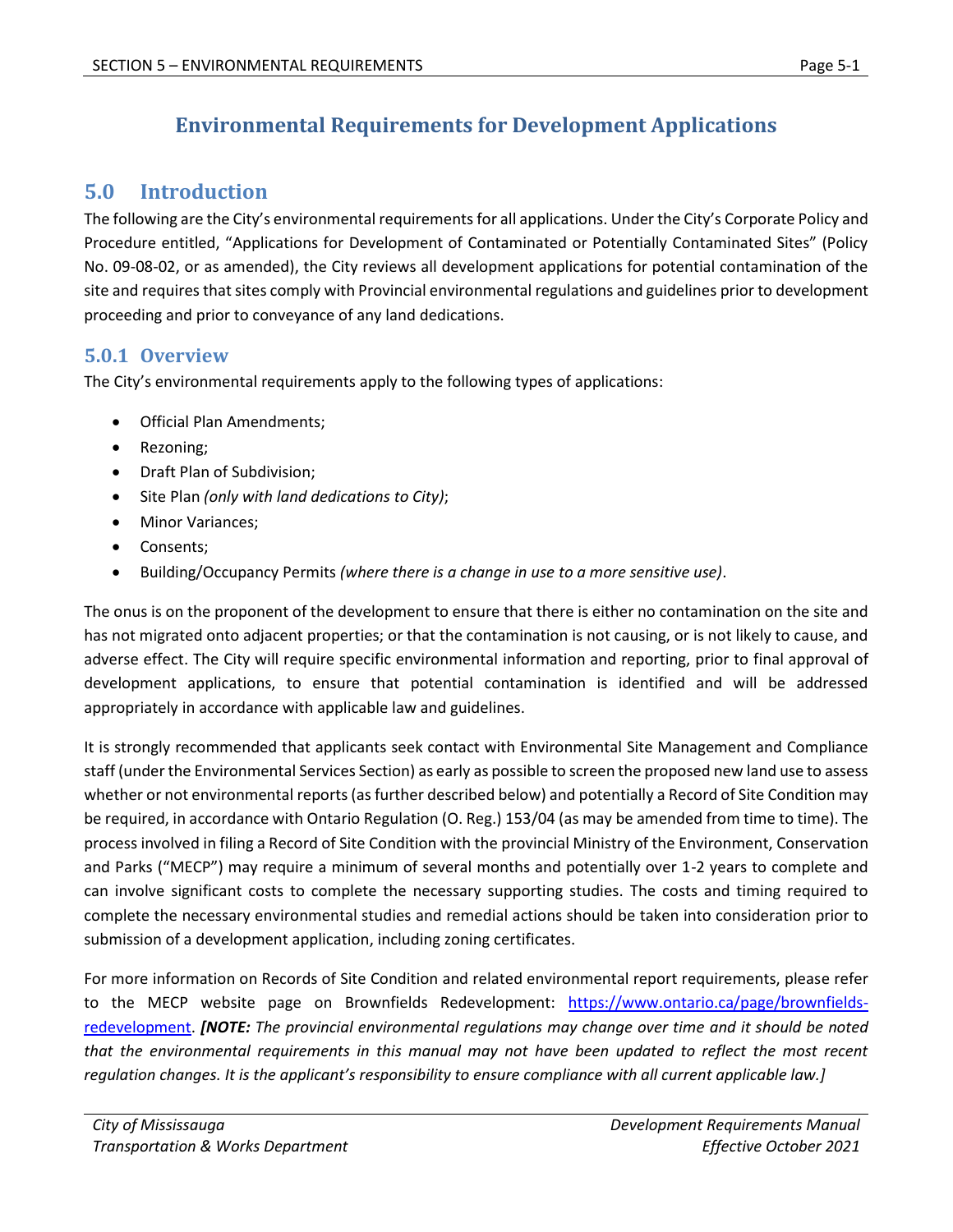## <span id="page-2-0"></span>**5.1 Environmental Site Screening Questionnaire and Declaration Form**

A completed *Environmental Site Screening Questionnaire and Declaration (ESSQD)* form must be submitted with every development application (as noted above). The ESSQD must be signed by a Commissioner of Oaths or a lawyer who is licensed to practice law in Ontario. This form can be obtained through the Planning & Building Department and on the City's website.

### <span id="page-2-1"></span>**5.1.1 Above Ground Storage Tanks**

Where above ground storage tanks (ASTs) are indicated on the ESSQD, the proponent must provide documentation signed by a Qualified Person that the ASTs have been properly decommissioned in accordance with applicable laws and regulations. This documentation is required prior to approval of the development application (*i.e.,* prior to recommendation, prior to by-law, or as a condition in a development agreement with financial securities).

#### <span id="page-2-2"></span>**5.1.2 Water Wells**

Where the presence of one or more water wells is indicated on the ESSQD, the proponent must provide documentation signed by a Qualified Person that the well(s) has/have been properly decommissioned in accordance with applicable laws and regulations. This documentation is required prior to approval of the development application (*i.e.,* prior to recommendation, prior to by-law, or as a condition in a development agreement with financial securities).

### <span id="page-2-3"></span>**5.1.3 Septic Systems**

Where the presence of a septic system on the property is indicated on the ESSQD, the proponent must provide documentation signed by a Qualified Person that the septic system been properly decommissioned in accordance with applicable laws and regulations. This documentation is required prior to approval of the development application (*i.e.,* prior to recommendation, prior to by-law, or as a condition in a development agreement with financial securities).

## <span id="page-2-4"></span>**5.1.4 Debris**

Where the presence of debris is indicated on the ESSQD, the proponent must provide documentation signed by a Qualified Person that the debris has been properly disposed off-site in accordance with applicable laws and regulations. This documentation is required prior to approval of the development application (*i.e.,* prior to recommendation, prior to by-law, or as a condition in a development agreement with financial securities).

## <span id="page-2-5"></span>**5.1.5 Demolition**

Where the demolition of existing buildings is required prior to proceeding with the proposed development, the proponent must provide documentation signed by a Qualified Person that the demolition debris and foundation materials have been properly removed and disposed off-site in accordance with applicable laws and regulations. This documentation is required prior to approval of the development application (*i.e.,* prior to recommendation, prior to by-law, or as a condition in a development agreement with financial securities).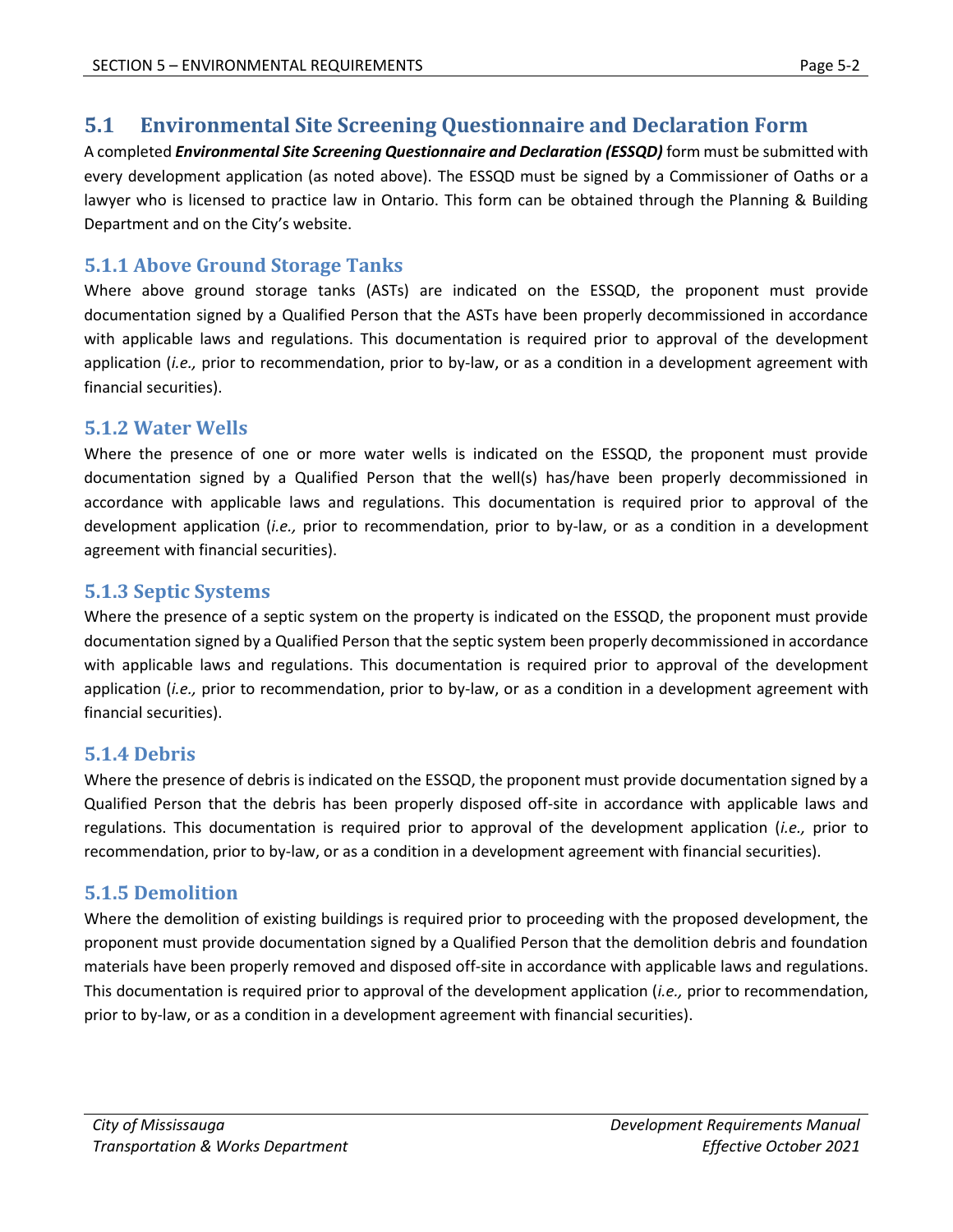## <span id="page-3-0"></span>**5.2 Phase One Environmental Site Assessment**

In accordance with the Corporate Policy, "Applications for Development of Contaminated or Potentially Contaminated Sites", the City may require that a Phase One Environmental Site Assessment (ESA) report that meets requirements of O. Reg. 153/04 be submitted to the City for review and shall be prepared to the satisfaction of the City's Commissioner of Transportation and Works. The Phase One ESA report must be signed and sealed by a Qualified Person (as defined under O. Reg. 153/04).

**Please note** that for the majority of development applications, the City will usually require that a Phase One ESA report be submitted concurrently with the ESSQD during the first submission. In a few instances, such as where the development involves an existing single residential dwelling and single lot, then only the ESSQD would be required at the first submission. If the ESSQD indicates that there is a potential for contamination or if any of the questions are answered as "unknown", then a Phase One ESA will be requested upon the second submission (except for Site Plan applications without a land dedication).

The Phase One ESA report will be required to form a complete development application for the following:

- Official Plan Amendments;
- Rezoning;
- Draft Plan of Subdivision;
- Consents:
- Site Plan (only with land dedications to City).

In general, the purpose of a Phase One ESA is to determine whether there are any Areas of Potential Environmental Concern on the subject property resulting from past or present Potentially Contaminating Activities.

For any land dedications to the City, the Phase One ESA report must include a clause, or be accompanied by a letter signed by the respective author, who is a Qualified Person, or a Principal of the Consulting Firm, which allows the City of Mississauga to make reliance on the findings and conclusions presented to the same extent as to the Property Owner. A **reliance letter template** approved by the City is available online on the City's website and i[n](#page-10-0)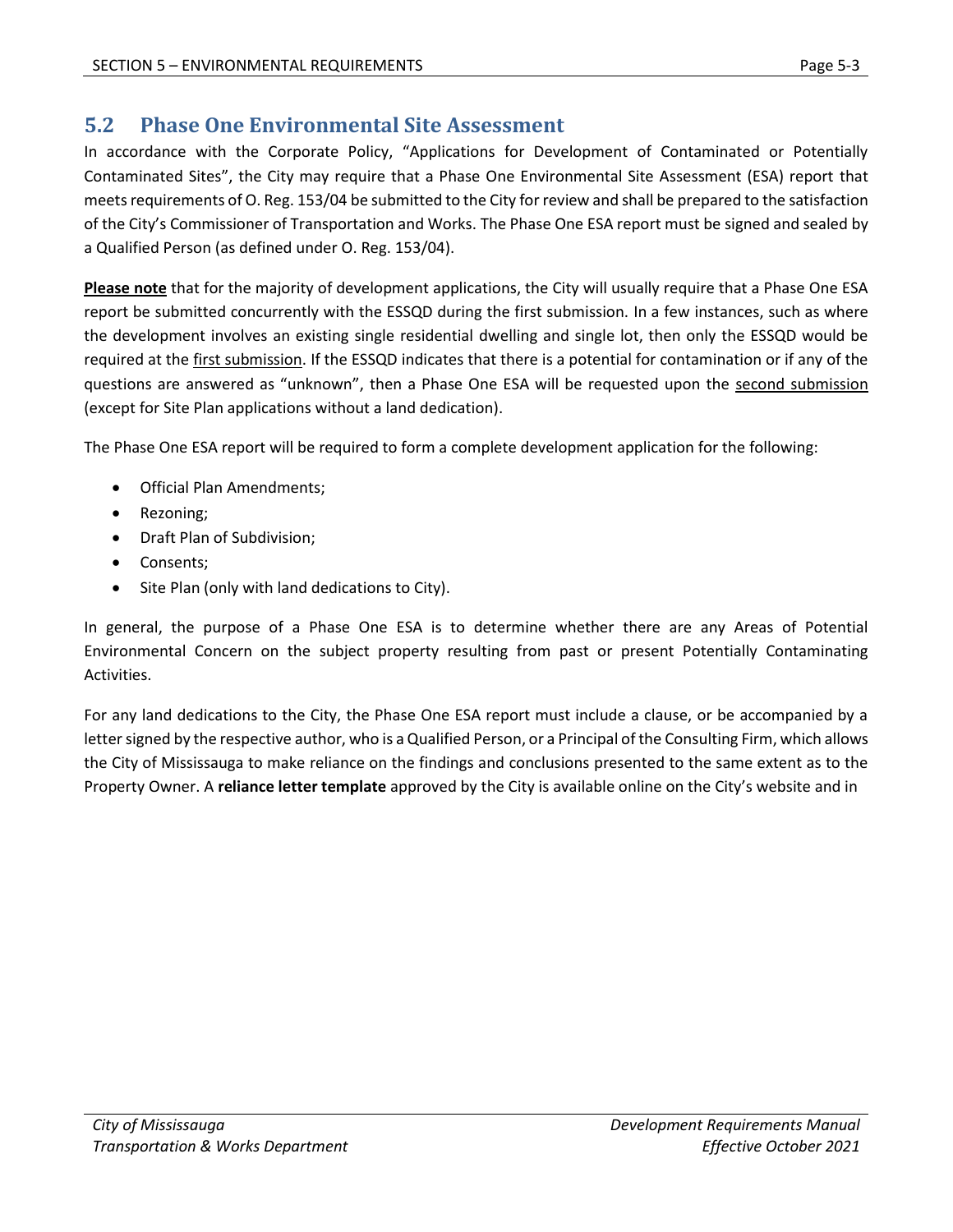# [Appendix 1](#page-10-0).

## <span id="page-4-0"></span>**5.3 Phase Two Environmental Site Assessment**

Should the Phase One ESA determine that further investigation is warranted, a Phase Two ESA will be requested that meets requirements per O. Reg. 153/04. In general, a Phase Two ESA involves the collection of soil and groundwater samples and installation of a minimum of three (3) groundwater monitoring wells to determine the physical and chemical characteristics of the subject property and assess whether any Contaminants of Concern are present related to Potentially Contaminating Activities and estimated Areas of Potential Environmental Concern identified in the Phase One ESA.

The Phase Two ESA report must either include a clause, or be accompanied by a letter signed by the respective author, who is a Qualified Person, or a Principal of the Consulting Firm, which allows the City of Mississauga to make reliance on the findings and conclusions presented to the same extent as to the Property Owner.

Any and all contaminated areas of the site that are identified through the Phase Two ESA investigation that exceed applicable Site Condition Standards under O. Reg. 153/04 ("generic standards") must be remediated and/or risk assessed with risk management measures implemented to the satisfaction of the City (except for Site Plan applications without land dedications to the City). The property owner must file a Record of Site Condition acknowledged by the MECP either prior to approval of the development application or as a condition of approval.

## <span id="page-4-1"></span>**5.4 Remedial Action Plan**

A Remedial Action Plan (RAP) must be prepared where the property owner intends to remediate contaminated areas of the property that exceed applicable generic Site Condition Standards. The RAP must be prepared, signed and sealed by a Qualified Person and submitted to, and acknowledged by, the City prior to remediation taking place. The RAP must clearly describe the remedial approach and provide timelines and schedules to complete remedial activities, including the plan for confirmation sampling of soil and/or groundwater and post-remedial monitoring (where applicable) to demonstrate that the site meets applicable standards for the intended land use.

## <span id="page-4-2"></span>**5.5 Risk Assessment Report**

Wherever feasible, the City would prefer that contamination on lands being dedicated to the City to be fully remediated to the applicable generic Site Condition Standards. However, should a risk assessment and risk management approach be the most feasible method to address contamination on such lands (or a combination of remediation and risk assessment), then a MECP approved Risk Assessment approach, per O. Reg. 153/04 (as amended) may be acceptable to the City, pending review by City staff and the following requirements.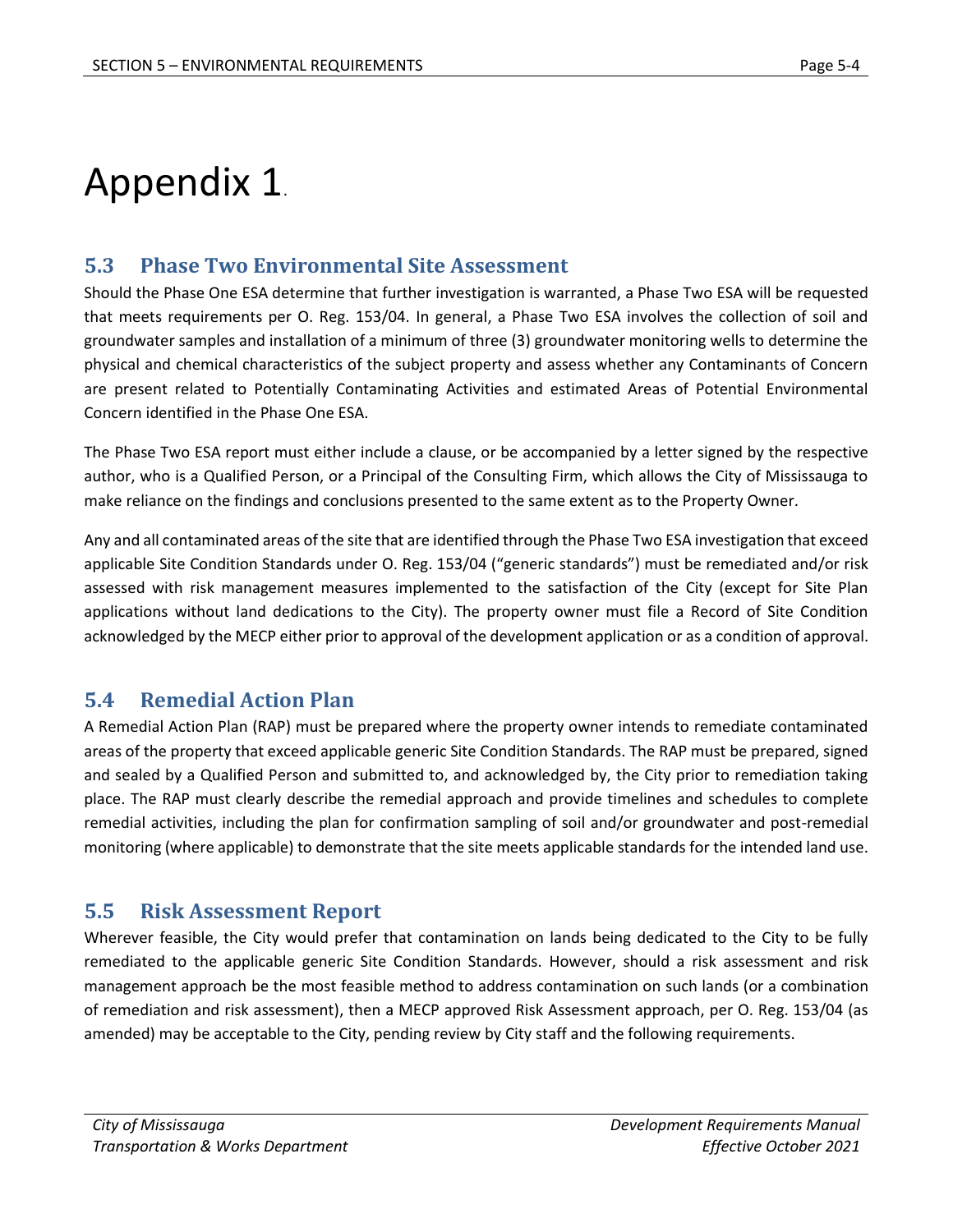A Risk Assessment Report must be prepared by a Qualified Person as defined under s. 5 and 6 of O. Reg. 153/04, where the Property Owner intends to apply property-specific standards and risk management measures to either any part of, or for the whole of the property that exceeds applicable generic standards.

Where a Modified Generic Risk Assessment (or Tier 2 Risk Assessment) for any lands that will be dedicated to the City, the Qualified Person must either select the 1.5 m cap option to meet the City's specifications within road allowances or parks or commit to installing a 1.5 m cap within land dedications in a legally binding agreement with the City (i.e., Development Agreement, Subdivision Agreement, Consent Agreement, etc.).

A full Risk Assessment (or Tier 3 Risk Assessment) may be accepted for any lands being dedicated to the City, subject to review and approval by Environmental Services Section prior to formal submission to the MECP. The proposed risk management measures must meet minimum requirements that allow safe working conditions for construction workers performing subgrade maintenance, repair or replacement work of roads and subsurface utilities and that allow sufficient un-impacted soil depth for the planting of trees. The City's risk management measure requirements may be greater than the MECP's minimum requirements.

All Risk Assessments will require a Peer Review retained by the City at the proponent's expense. City staff will provide further instructions on how payment amount and arrangements are to be made when required.

The City will NOT accept any of the following restrictions on any lands being dedicated to the City:

- Additional Personal Protective Equipment or specialized health and safety plans above and beyond *Ontario Health and Safety Act* requirements in non-contaminated areas;
- Prohibition of construction of enclosed permanent buildings or other structures on park lands (except for potable wells);
- Requirements for any on-going monitoring and reporting (except for annual cap inspection);
- Any active on-going remediation systems (requiring power system connection);
- Prescribed construction specifications above and beyond the Ontario Building Code requirements or applicable City standards for road allowances; and
- Any other restrictions that may be later identified by the City or by the Region of Peel.

The following are minimum City requirements for risk management measures for any lands being dedicated for the City (however, other requirements may be added pending staff review of the application and environmental reports):

- The total thickness of Soil Caps and beneath Hard Caps shall be at least. 1.5 m beneath top soil or paved surface;
- Un-impacted soil or fill material must surround all subgrade infrastructure assets with a minimum of 0.5 m thick below and 1.0 m horizontally parallel to subgrade infrastructure up to grade within utility trenches, and to the satisfaction of the City and the Region of Peel, as applicable;
- Any reuse or import of soils or backfill materials onto the development property shall comply with the On-Site and Excess Soil Management Regulation, O. Reg. 406/19, as applicable and in accordance with best management practices;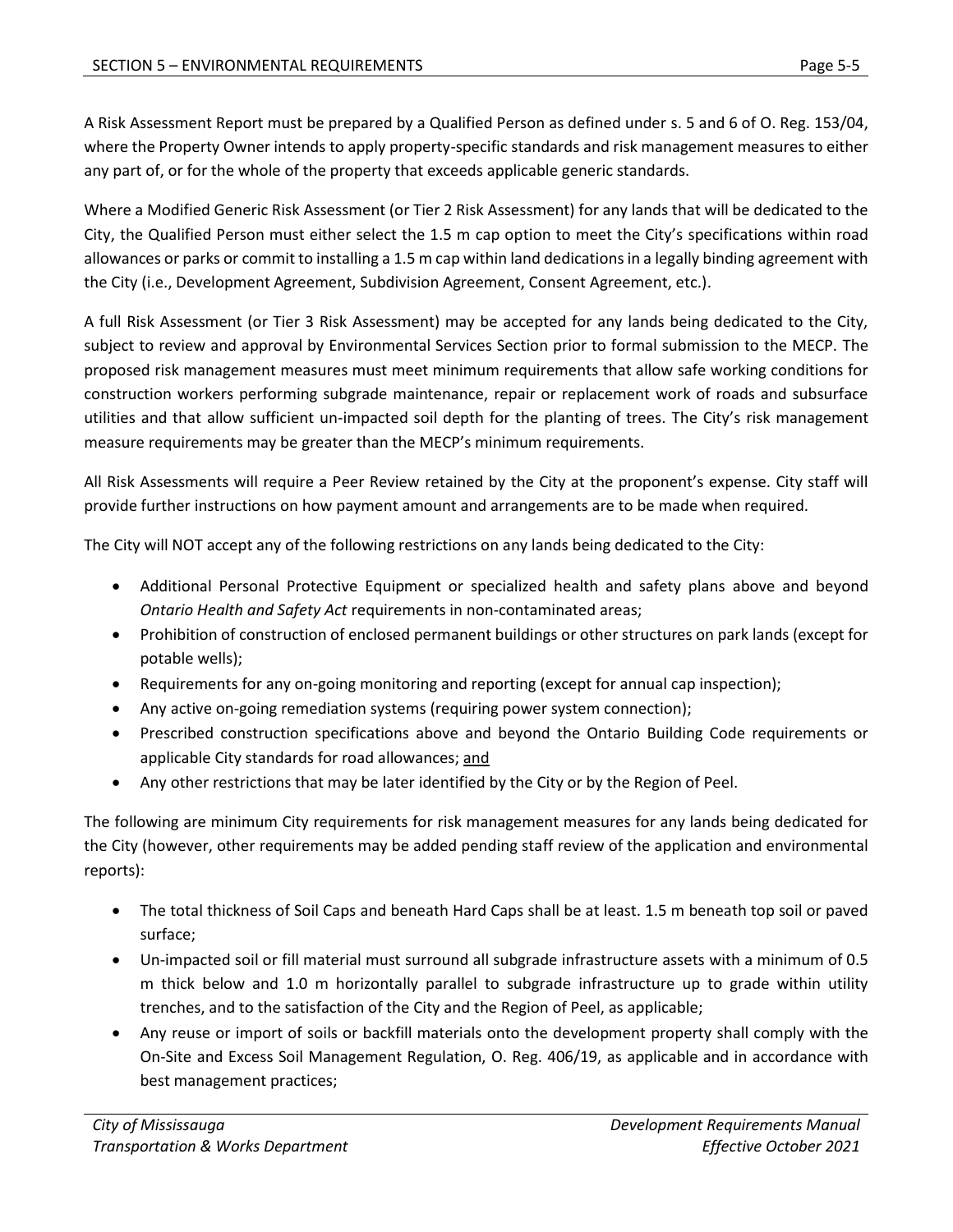- Any Certificates of Property Use that will be registered on lands being dedicated to the City must first be reviewed and approved by the City prior to registration;
- Any risk management measure proposed to be installed shall be designed to limit the City's liability and future costs and must receive written approval by the City prior to submission to the MECP for approval.

## <span id="page-6-0"></span>**5.6 Remediation Report**

Upon completion of all remedial activities, a final Remediation Report, that is signed and sealed by a Qualified Person, must be submitted to the City for review. The report must confirm the subject property now conforms to the appropriate MECP criteria and is suitable for the intended land use.

Additionally, the Remediation Report must include a clause, or be accompanied by a letter signed by the respective author, who is a Qualified Person or a Principal of the Consulting Firm, which allows the City of Mississauga to make reliance on the findings and conclusions presented as if it were the Property Owner.

The following documentation must also be provided to accompany the Remediation Report:

- A certified statement by the Qualified Person regarding the potential for groundwater migration of contamination from the development lands that may enter onto the lands being dedicated to the City and confirmation that the applicant shall maintain responsibility for any ongoing monitoring and/or remediation of the development lands, if required, to prevent migration of contamination onto the lands being dedicated to the City;
- As-Built drawings stamped by a Professional Engineer in good standing that clearly and explicitly show the cross-sections of final grades, depths of imported fill material, invert elevation and thicknesses (where applicable) of any risk management measures installed for any lands being dedicated to the City.

# <span id="page-6-1"></span>**5.7 Record of Site Condition**

It is important to note that a Record of Site Condition (RSC) will be required where the following situations occur (except for Site Plan Applications without land dedications to the City):

- (1) A Phase Two ESA report indicates that the subject lands have been identified as having a contaminant that exceeds applicable Site Condition Standards; and/or,
- (2) The proposed future use(s) on the subject property constitutes a "change of use" to a more sensitive use as per O. Reg. 153/04, s. 14.

#### **PLEASE NOTE: Land use classifications under O. Reg. 153/04 may differ from those defined under the City of Mississauga's Official Plan and/or Zoning By-laws.**

*For example, where the applicable zoning by-law for a new business in an existing building may be permitted without requiring a minor variance or zoning by-law amendment, the proposed new use may still be considered to represent a change to a more sensitive use as defined under O. Reg. 153/04 and thus may require the filing of a Record of Site Condition.*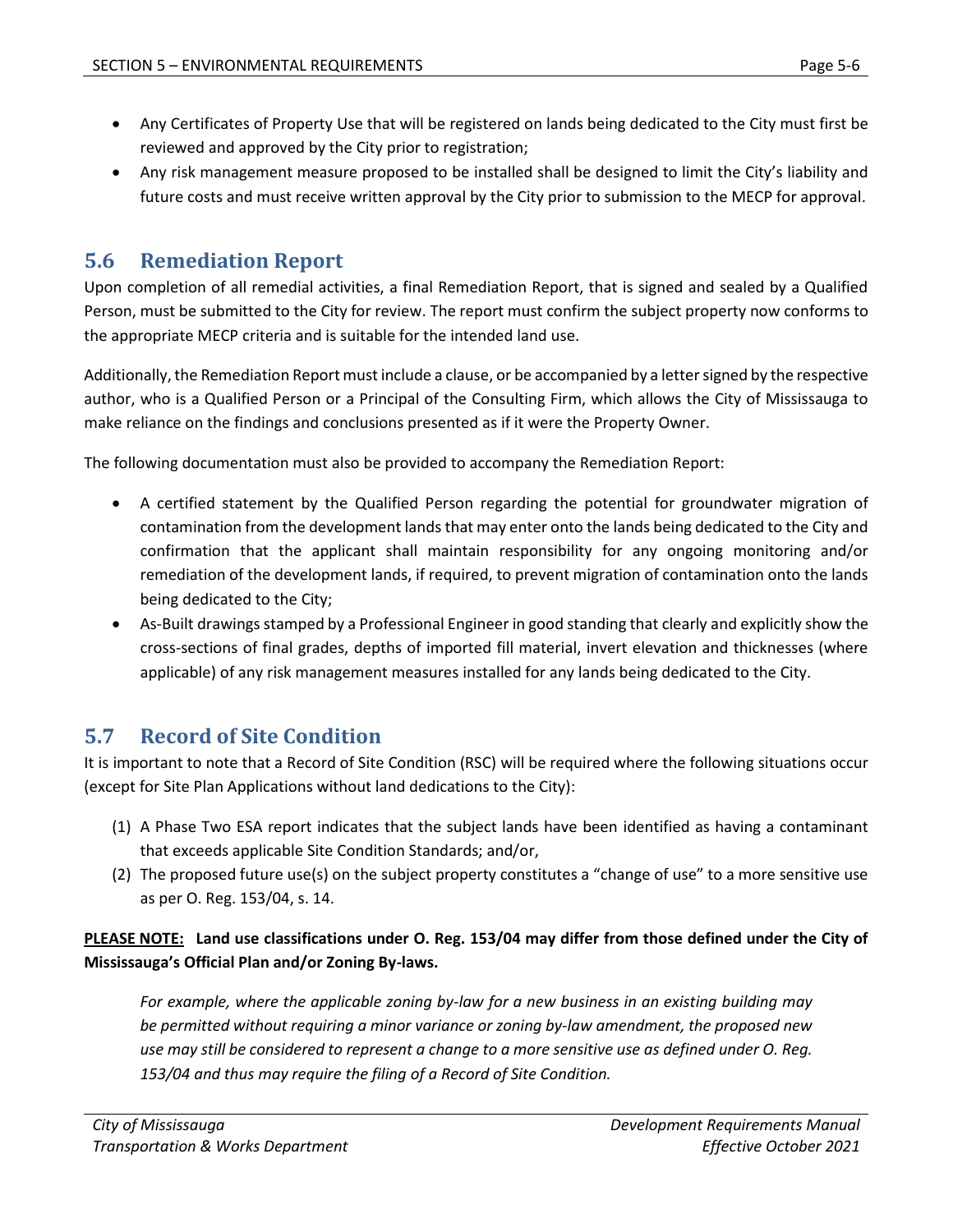The most sensitive types of land uses under O. Reg. 153/04 include agricultural, residential, parkland and institutional uses, as well as certain types of community uses (as defined in s. 14(10)). Please refer to O. Reg. 153/04 under the definitions section and section 14 of the regulation for full descriptions of these land use types.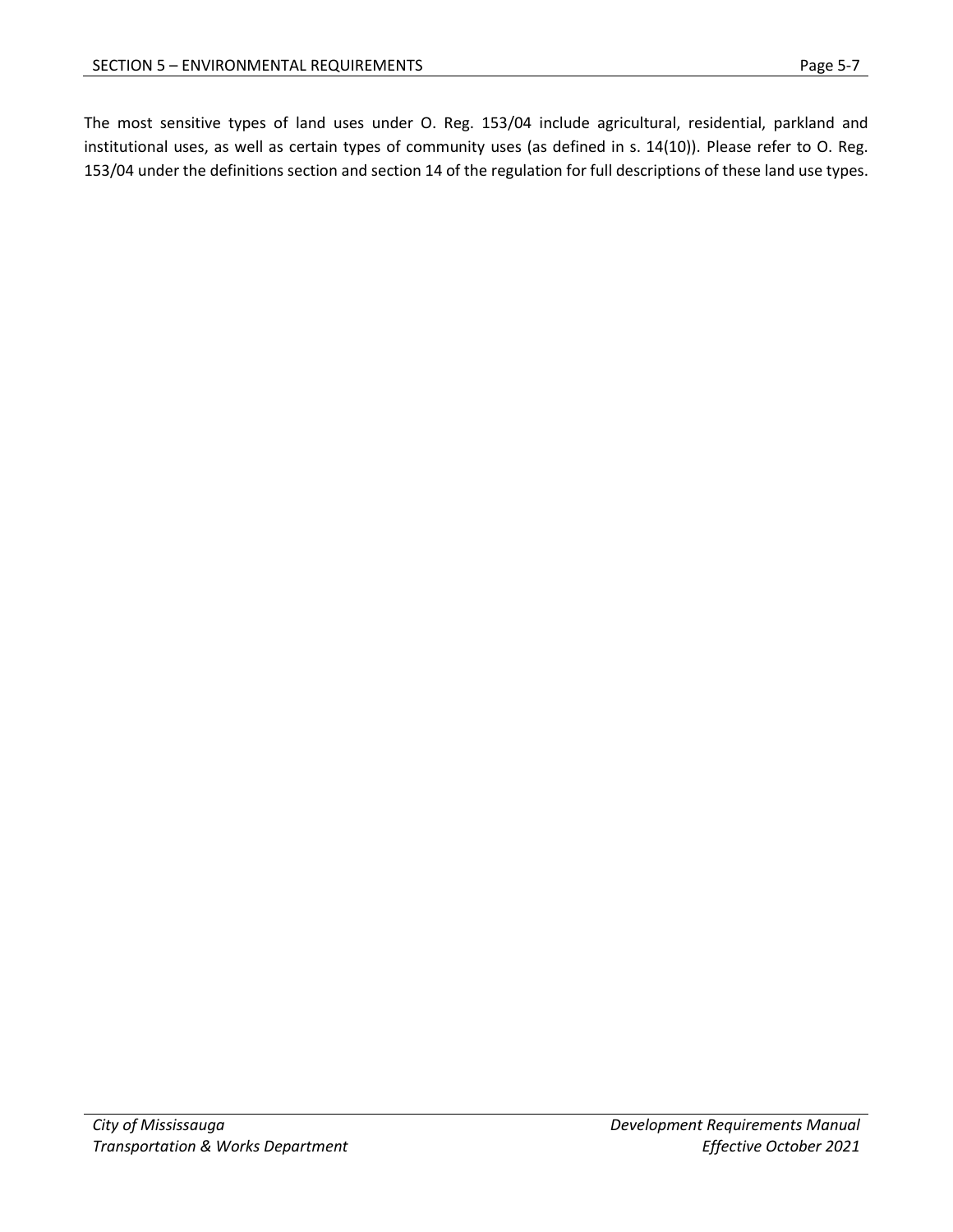# <span id="page-8-0"></span>**5.8 Requirements for Land Dedications**

Applicants are advised that if lands will be dedicated to the City, the lands shall be in a condition acceptable to the City in its sole and unfettered discretion that such land is environmentally suitable for the proposed use(s), as determined by the Commissioner of the Transportation and Works Department or his or her designate, and shall be certified as such by a Qualified Person, as defined in Ontario Regulation 153/04 (as amended).

Environmental report(s) submitted to the City must specifically reference the lands to be dedicated to the City (with legal description and surveyed reference plan) and must be signed and sealed by a Qualified Person (as defined in Ontario Regulation 153/04). At minimum, a Phase One ESA report will be required.

Additionally, the ESA and related reports must also include a **letter of reliance, or a clause within each report**, which allows the City of Mississauga to rely on the findings and conclusions presented in the report(s) as if it were the owner of the property and shall be dated, signed and sealed by a Qualified Person, as defined in O. Reg. 153/04 and to the satisfaction of the City.

All ESA report(s) must include a clear statement by the Qualified Person regarding the suitability of the site for the intended land use and a statement that no public lands abutting the site, nor any lands to be conveyed to the City of Mississauga, Region of Peel and the Conservation Authority having jurisdiction, exceed the appropriate fulldepth Site Condition Standards.

Should off-site impacts to public lands be indicated by the Phase Two ESA investigation, further investigation and remediation and/or risk assessment with implementation of risk management measures (that have been approved by the MECP), if necessary, will be required.

Where a risk assessment and risk management measures are intended to be applied on the subject property to address contamination, the City must review and approve of the proposed risk management measures prior to submission to the MECP. The City may require risk management measures above and beyond the minimum requirements set out by the MECP on land dedications for protection of municipal infrastructure, protection of the health and safety of its workers and the public, and to minimize the long-term contingent liability to the City associated with the presence of contaminants.

Upon completion of the remediation and/or MECP approval of a risk assessment of the site or abutting public lands, the proponent may be required to file a complete Record of Site Condition (RSC) on the MECP Environmental Site Registry, pending recommendation by City staff. The RSC shall include a copy of acknowledgment of receipt of the RSC by the MECP and all other supporting documents.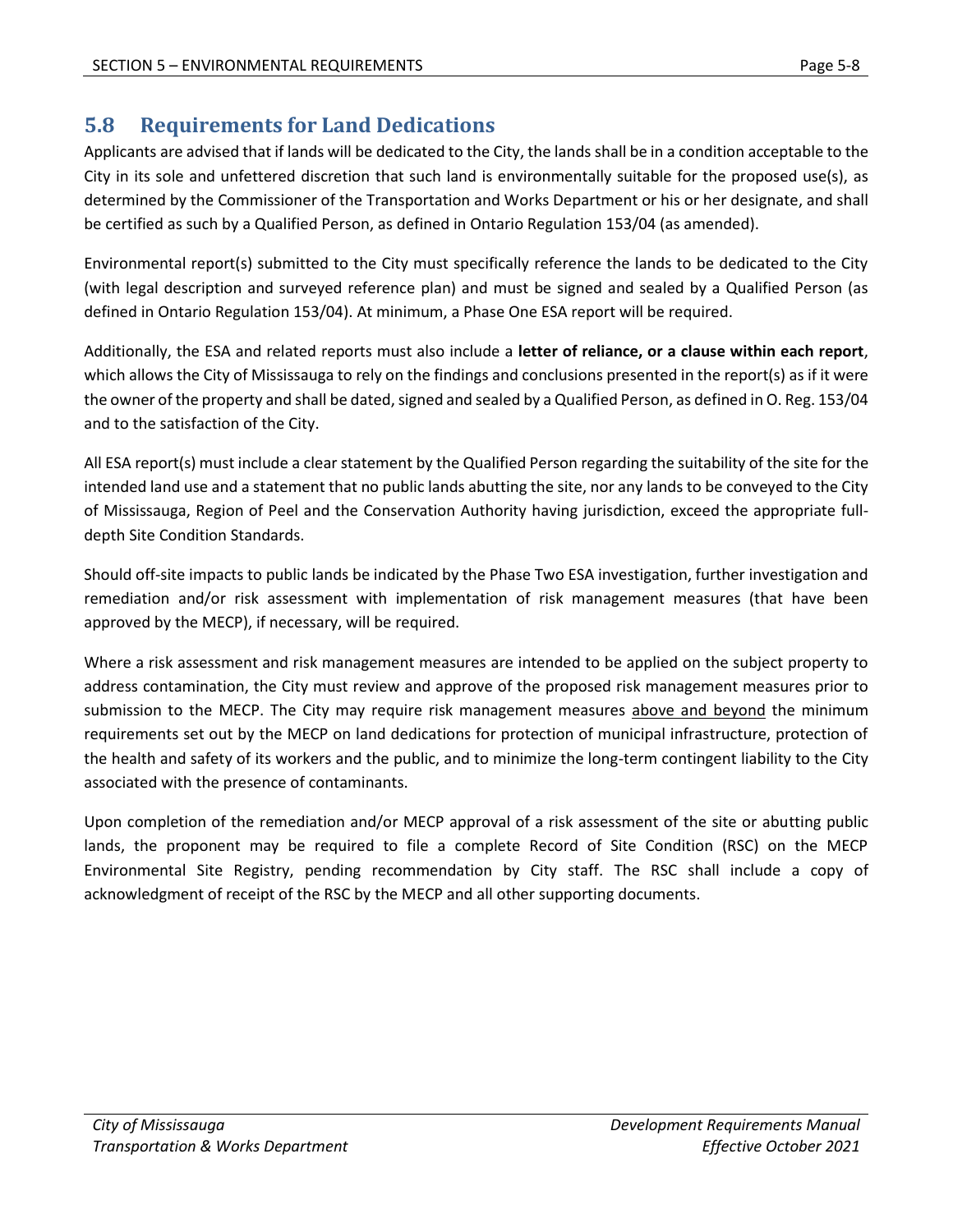# <span id="page-9-0"></span>**5.9 Storm Sewer Discharge Authorization**

For any construction project requiring dewatering works, any water being discharged into the City's storm sewer system must comply with the Storm Sewer Use By-law No. 259-05 and the applicant must contact the City's Environmental Coordinator, Storm Sewers to obtain approval prior to discharge.

**For further information, please send an e-mail to [Env.Inquiries@mississauga.ca](mailto:Env.Inquiries@mississauga.ca) and include full contact information for a response.**

*Note: The above list of requirements is provided to assist in the preparation of development applications, in accordance with Corporate Policy entitled, "Applications for Development of Contaminated or Potentially Contaminated Sites (which may be amended from time to time). Please be advised that it is the property owner's responsibility to ensure they are in compliance with all governmental and quasi-governmental authorities, including federal, provincial and municipal legislative enactments, by-laws and other regulations pertaining to contaminated sites and other environmental matters.*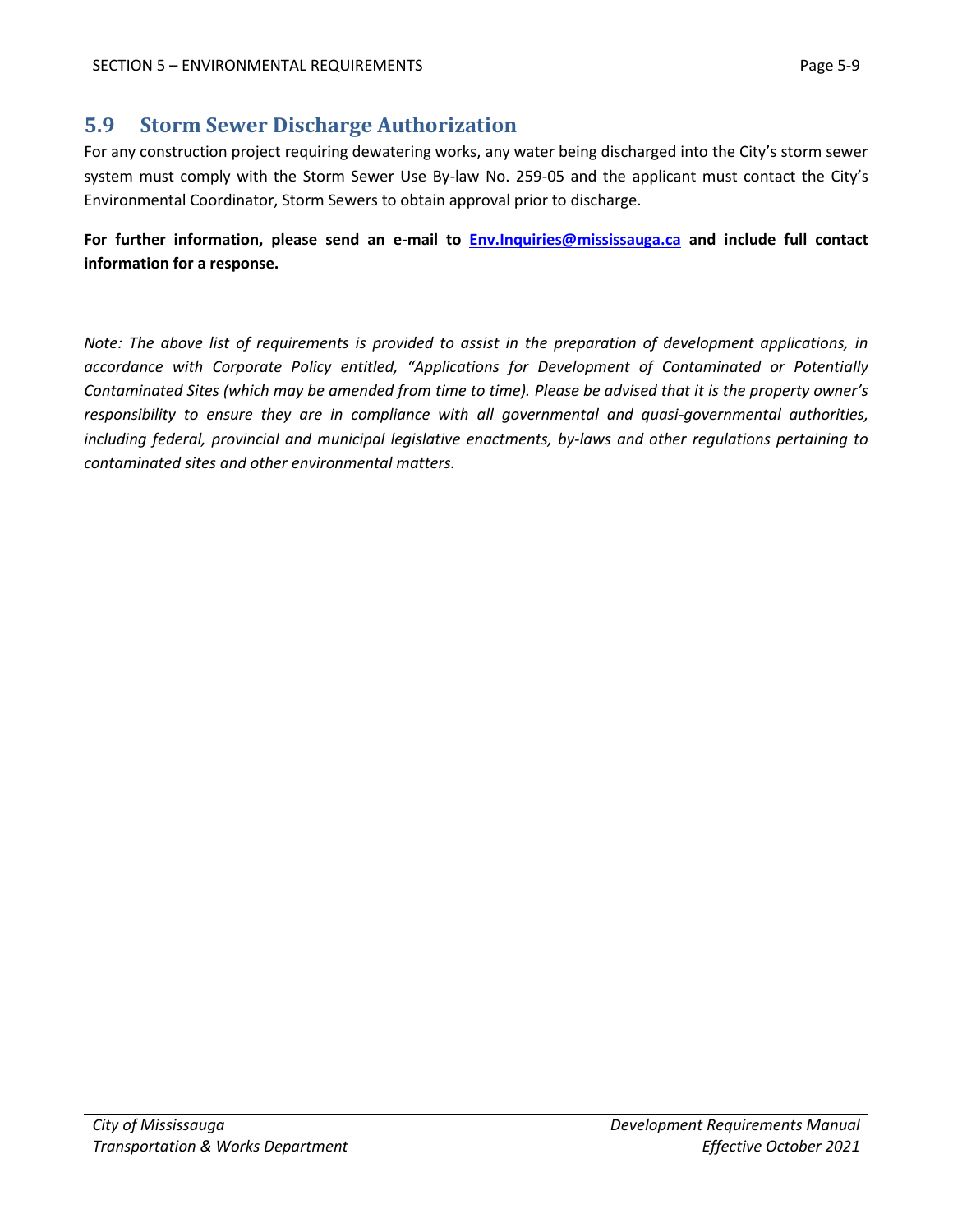# **Appendix 1:**

# <span id="page-10-0"></span>**Environmental Reliance Letter Template**